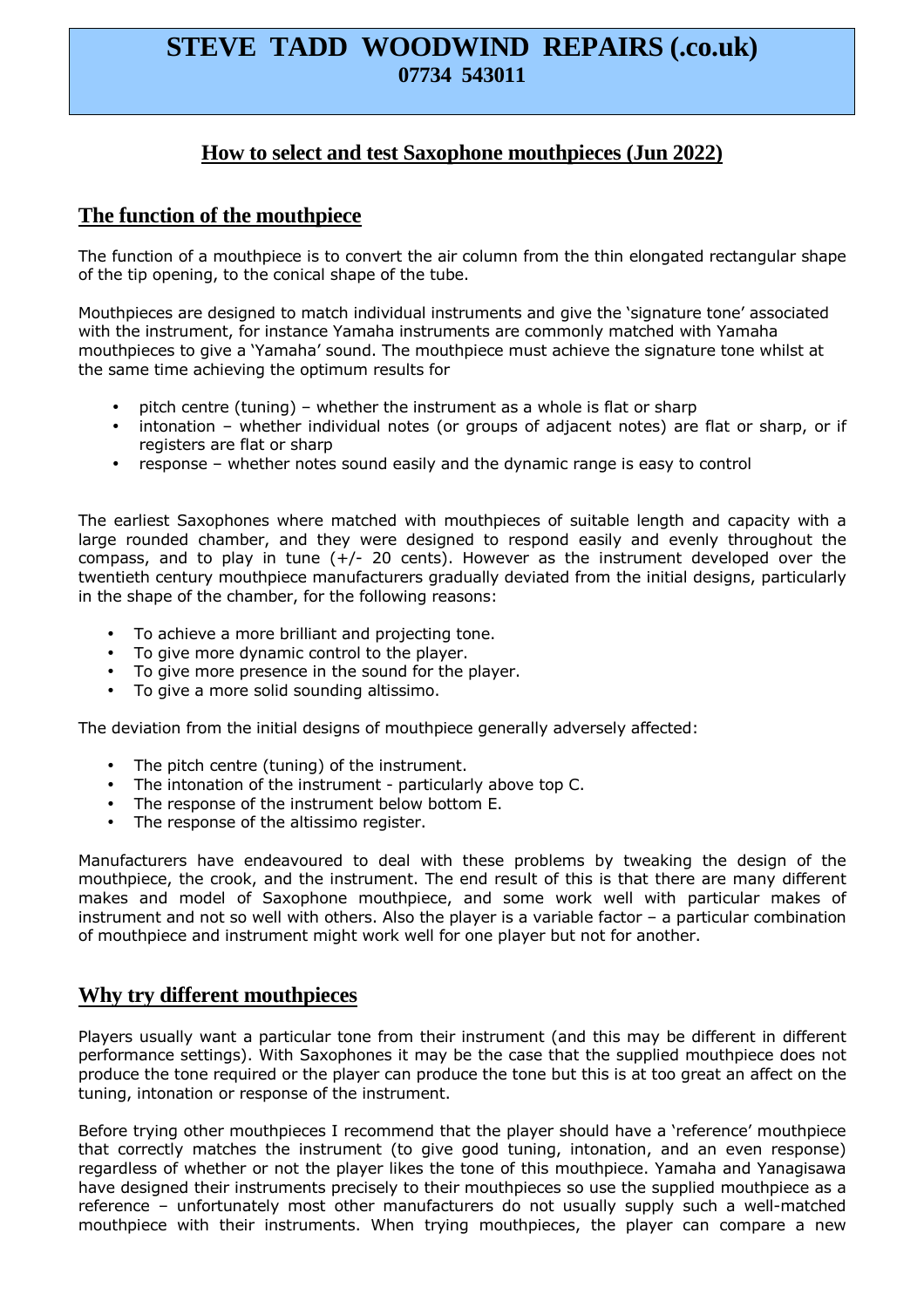mouthpiece (that achieves the tone they want) with the reference mouthpiece to assess if the tuning, intonation, or response has been adversely affected, and just how hard s/he may be working their embouchure to compensate for this.

Ideally the player should end up with a mouthpiece that meets their own requirements in terms of tone but also maintains the response, tuning and intonation of the instrument, however, sometimes there has to be a compromise.

# **The ligature**

In order to maintain consistency when testing mouthpieces it is necessary to reduce the variable factors and a big variable can be the ligature. The ligature used with the player's current mouthpiece should be in good order. Hopefully this ligature can be used on the reference mouthpiece (as described above) and all the mouthpieces to be tested, however some mouthpieces will be supplied with a dedicated ligature. In these instances, if possible, I would suggest trying the dedicated ligature on the player's current mouthpiece (and reference mouthpiece) to see if the change of ligature alone is producing a desirable change of sound (from the point of view of tone, tuning, intonation, or response).

### **Selecting Saxophone mouthpieces**

- 1. Ensure the instrument is in good working order.
- 2. Check the following aspects of the mouthpiece to be tested:
	- Facing length appears the same from either side.
	- Tip opening is even.
	- Side and tip rails are not chipped or distorted.
	- The table is flat (or with slight concave as intended by some makers).
	- The ramp is even.

3. Check that the reed being used fits the mouthpiece being tried. Alter the reed by cutting and/or filing if necessary or discard and select another reed.

- Make sure the arc of the tip of the reed matches the arc of the tip rail Make sure the width of the reed matches the width of the mouthpiece.
- Make sure the 'Vamp' of the reed (the shaved section) matches the length of the window of the mouthpiece.

4. Each model of mouthpiece is usually available in a range of tip openings (and facing lengths). Start with the tip opening closest to what you are used to. When trying models with different tip openings and facing lengths, select a suitable reed strength (of the same make as normally used) to give the same reed response.

- If the mouthpiece has a longer facing/ wider tip opening use a softer reed.
- If the mouthpiece has a shorter facing/ narrower tip opening use a harder reed.

5. When trying to correctly locate the mouthpiece on the cork (where it is possible to play the instrument easily and evenly throughout its compass and to play in tune  $+/- 20$  cents) it might be necessary to sand the cork or use plumbers tape to take up play on cork. When you have made your final choice of mouthpiece it may be necessary to have the crook re-corked.

**If your main concern is to improve tone** then before trying new mouthpieces I would recommend you try different ligatures first. A different ligature can improve the tone without compromising other aspects of the sound such as tuning (pitch centre), intonation, and response/dynamic control.

If a change of ligature does not improve tone (and you are willing to compromise, or at least work harder to control: tuning (pitch centre), intonation, and response/dynamic control, then try mouthpieces with various different chamber designs, generally: